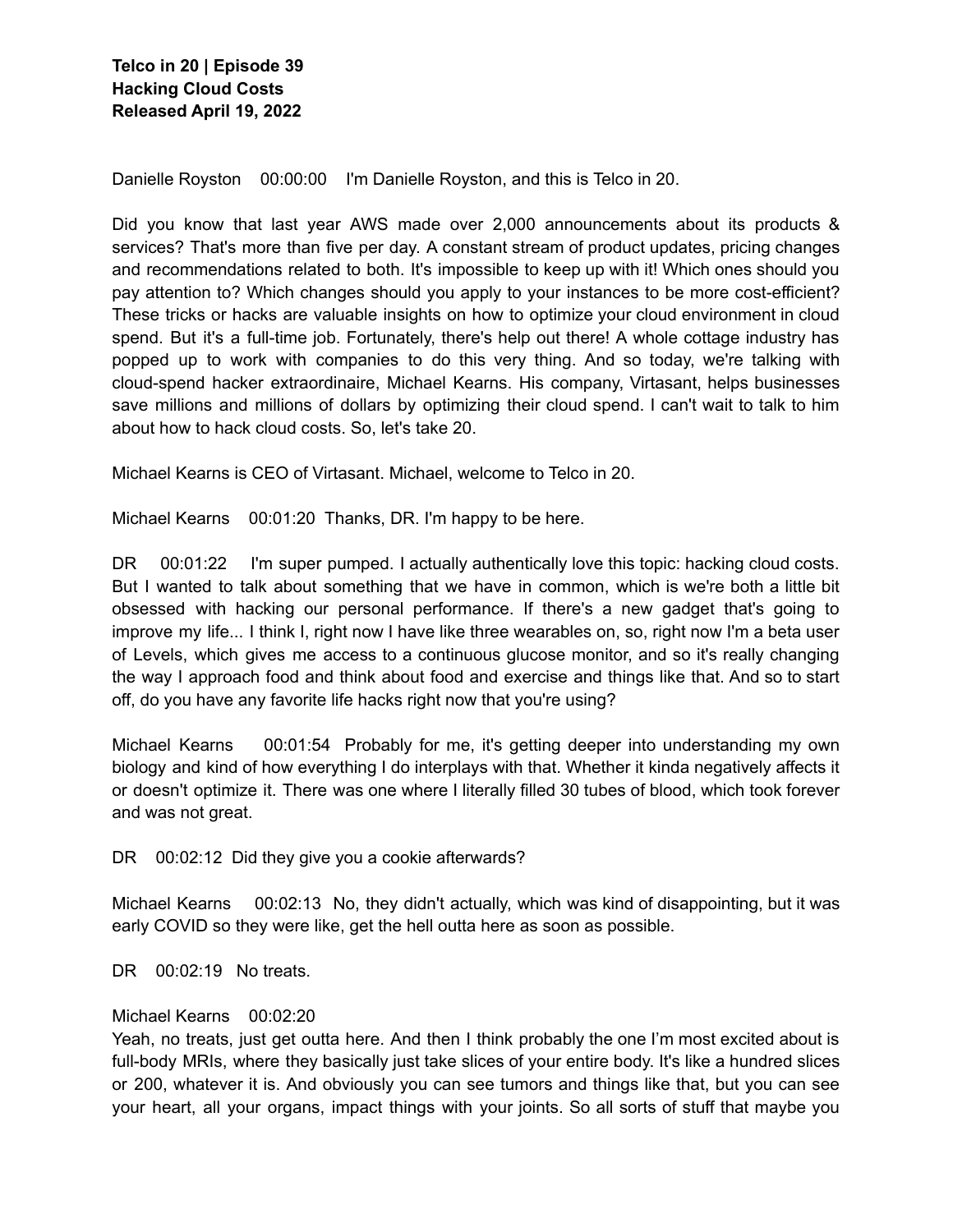don't even know are ailing you. And so a lot of this stuff now is more around, kind of the same way we treat software, which is, the earlier you find a problem, the cheaper and easier it is to correct. But also these iterations of: get data, take action, measure the result. If it's good, keep going and maybe go faster. If it's not working, stop doing it and apply the same principles to yourself.

DR 00:03:02 Well, let's talk about the clock. So thinking about the cloud cost, it's such a different way of managing this thing that used to be pretty stable and predictable, 'cause you would buy your data center assets years in advance and refresh them a lot later and it was really easy to control: access to the environment, new spend and things like that. But with cloud that control kind of goes away cause it's really easy for people to spin up instances and then the costs are very variable. And so we looked it up, AWS made something like 2,080 announcements on products and pricing changes and recommendations last year. And so, what do you think about keeping up with all of that change that's happening in the cloud as you're running sizable instance environments?

Michael Kearns 00:03:46 I always say the best thing about the public cloud is that it's unbelievably easy to spin things up and leverage new products and services. The worst thing about the cloud is that it's tremendously easy to spin things up and use new products and services. And I think what's amazing about the public cloud is the pace of innovation and the value potential that's being delivered to organizations is just beyond comprehension. But you still need an organization to keep track of what's going on, how they're using it, and make sure they're using it in an optimal way. And I think the reality is the pace of change has far outstripped organizations' ability to keep up because they're still leveraging old systems that, as you said, between when I think I need computing power to when I have it resident in a data center. used to be years.

Michael Kearns 00:04:35 And so this idea of my footprint could look dramatically different in six months. Organizations aren't equipped to think that way. And so one of the logical byproducts of that situation is a ton of waste. And that's a lot of what we focus on and it's not because there's anything wrong with what the public cloud providers are doing. It's just, the system is moving so fast and everyone has to move so fast that organizational systems just can't keep up yet and so we help people get the visibility they need to make good decisions and not slow down the cadence of innovation. coz that's the last thing you want to do is say, stop building great stuff for your company so that we can make sure it's optimally efficient.

DR 00:05:14 Yeah, I know. We talked to a telco that moved 2000 workloads over. Pretty sizable. Actually one of the bigger telcos I was in the world and their finance team actually was like… Whoa! What's going on? Finance wants to shut it down. but engineering wants to keep the innovation going and striking that balance. And so the finance team actually went out and bought a tool for engineering to look for ways to save money and how to shut down instances.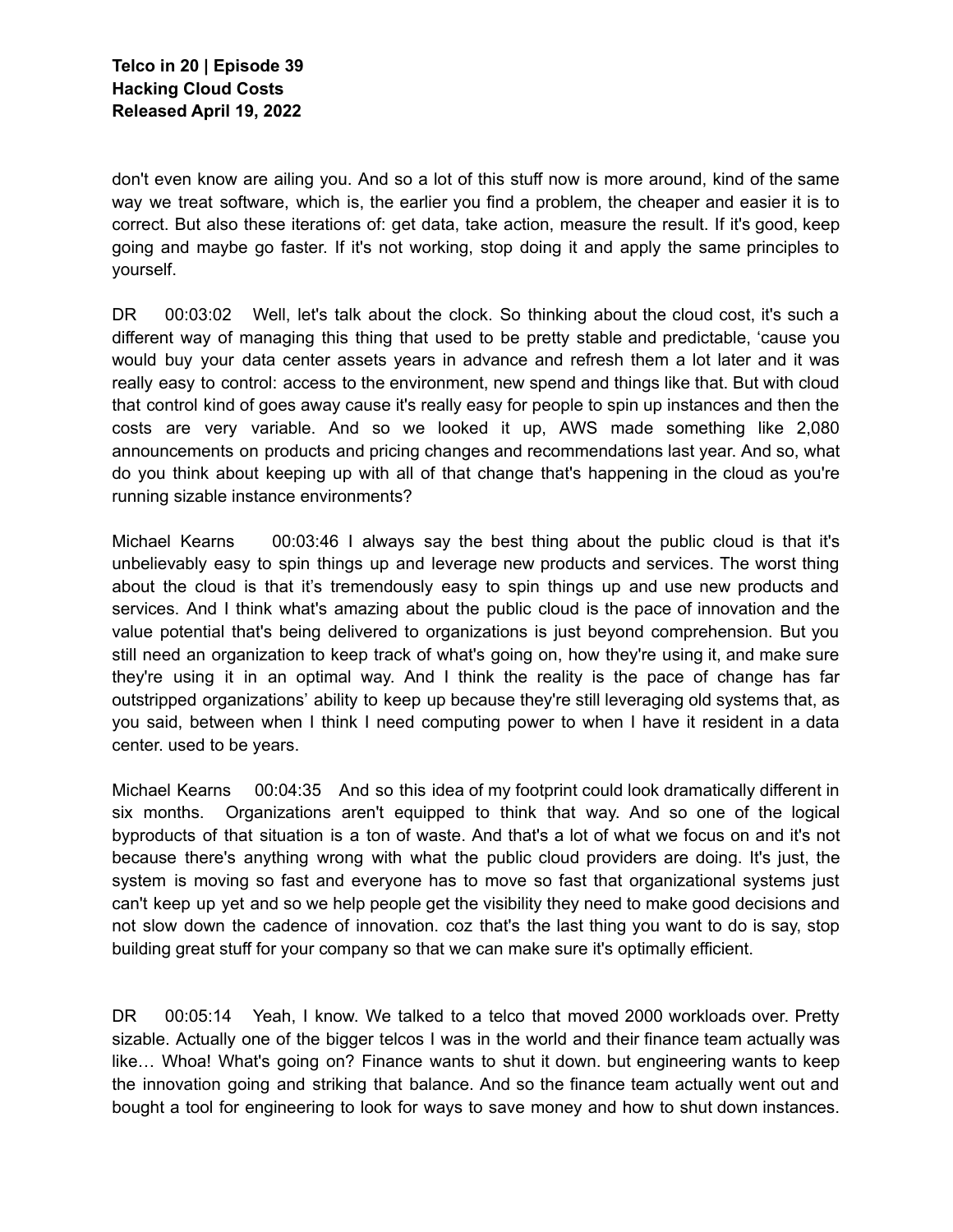And there's a lot of stuff out there: there's tools. there's consultants. I like you because I think you guys are different. So why don't you describe how Virtasant is different than buying some of the tools out there or maybe even working with some of the consultants that are out there.

Michael Kearns 00:05:55 Sure. As you know, our heritage comes from software product development. And so a lot of our tools and techniques and automation came from us solving our own problems at scale. What we learned doing that is, it's not a software problem. It's not a consulting, or services, or people problem on its own. It's a holistic problem. So you know, software that just tells you, you're spending too much money, go do something about it. Without context it's actually – it's noise, not signal.

DR 00:06:24 Yeah. It's not useful.

Michael Kearns 00:06:26 No, and everything moves so fast. Just having a bunch of people come in and try to assess your spend. By the time they've put it all in their spreadsheets and come to a conclusion, your footprint has changed and the recommendations are already out-of-date. And so, we've taken the approach of first, it's engineering-centric because at the end of the day, the purpose of the cloud is to allow organizations to leverage software to drive value. And so, at its core it's to serve an engineering team, but it's gotta be done efficiently. So it's engineering at its core, it leverages automation, so we can constantly see what's happening in a cloud footprint and get real-time insights into what's going on and make quick decisions. It's action-oriented. So, we help people both understand what's important. So, focus on the signal, not the noise, but also give detailed, "Okay, here's exactly what's happening. Here's exactly what you should do." But it's also in the context of the organization, because if I'm a legacy retailer trying to compete with a new digital-first retailer on product function, speed is most important to me. If I'm in a commodity business, cost is more important to me. If people's lives are at stake, stability is most important to me. So, how I look at a cloud footprint and what recommendations we make depend on the context. And so we apply the context.

DR 00:07:47 And it depends on the workload within the organization as well. Even though you're at the company-level retail organization, maybe this workload doesn't need massive speed, but other ones do because it's mission-critical and right in the heart of the business.

Michael Kearns 00:08:01 Absolutely. And so we take all of that stuff into account and I would say the space as a whole really started as almost a finance focus, which is finance is holy cow. Cloud spend is tripling every year. We gotta do something about it. We take a… I would say engineering first, but holistic. And I think that's a very different buffering than anyone else has in the market.

DR 00:08:23 Right? And so yours is not a bunch of consultants with spreadsheets looking at things and making recommendations. Yours is software. And so is it, "Hey, why don't you give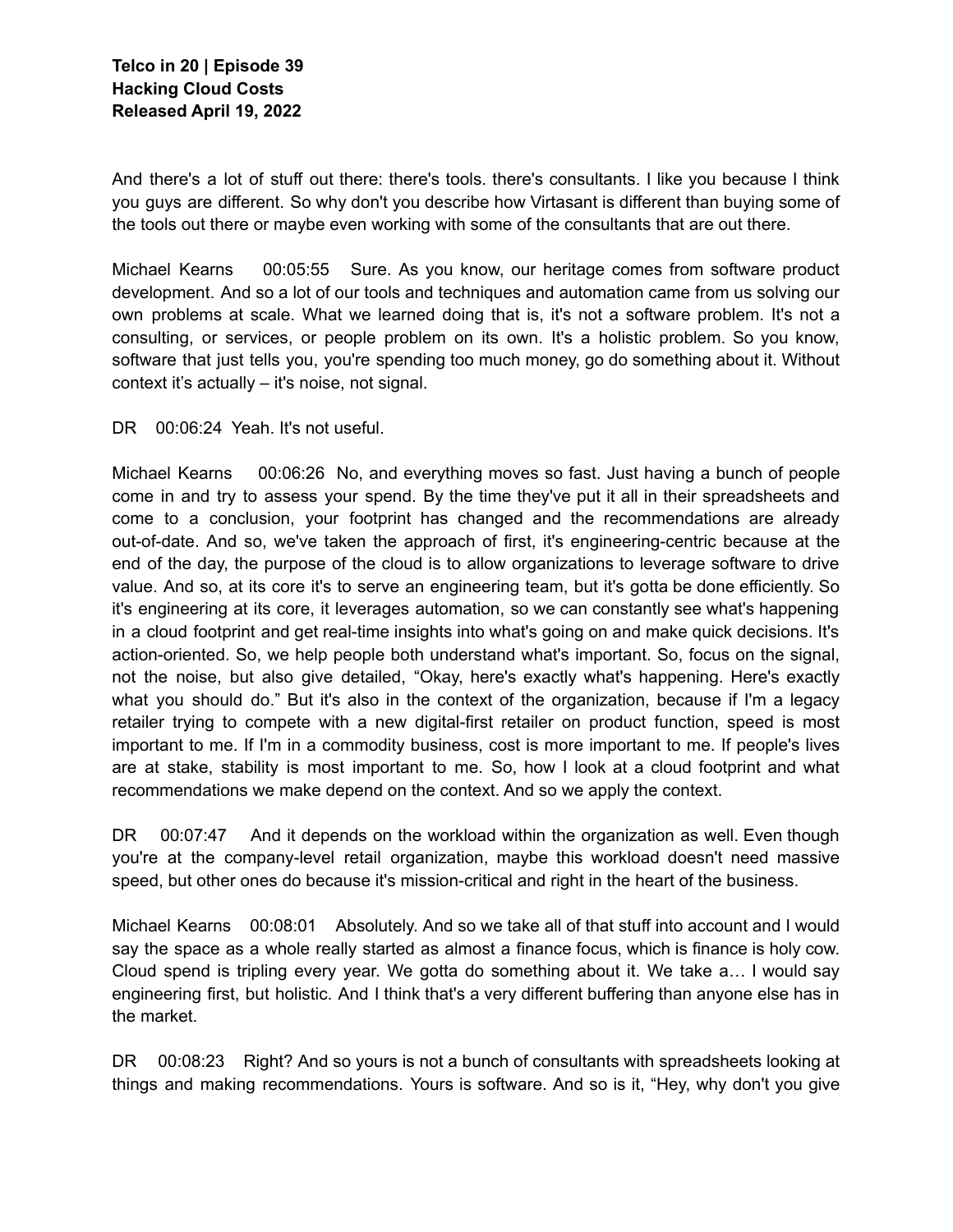me your AWS credentials and you attach your software", like, do people freak out? How does it work and how do you connect your systems to start to make recommendations and take action?

Michael Kearns 00:08:41 So essentially what we do is the big cloud providers have standard data sets around spend and usage. So the fault is, let us ingest that data. So no application data, no customer data just spend and usage data from the standard sources, plus any third party. So Datadog or Prometheus plus any kind of custom data sources organizations have. Sometimes they have different metrics or aggregated metrics or custom pricing or whatever it is. So all that stuff gets ingested into a platform that has hundreds of algorithms that look at different spend patterns. And then what we do though is, we take that with engineering expertise and essentially look at both, kind of, okay, what are the specific recommendations, like resize this compute instance from A to B, but also what are the signals we see that, okay, there's an issue over here and we either need more information or more context or whatever it is. And then we have engineers who work with the client lines to say, okay, in this area, you've got a bunch of sporadic compute. You should consolidate that or look at a lot of scaling groups or whatever it is and have those broader recommendations. So it's a combination of basically software and cloud engineering expertise deployed together in the context of the org to give them basically a result. And our whole model is results-based. So all of our pricing, all of our charging is on results. Not on licenses, not on hours, not on anything else, but results.

DR 00:10:00 Yeah, and so I was just about to ask you that, how do you guys get paid? Is it like typical consulting where it's time and materials and you send them a bill, or it's a function of how much you save them?

Michael Kearns 00:10:10 So our default pricing is a percentage of savings realized, meaning: how much did your bill actually go down based on the actions that were taken? And so, part of what we do is we have full visibility into, and it's fully traced, the analysis, the specific recommendations, the actions that were taken based on those recommendations, and then the results. And so, we look at that and report on that, and analyze that holistically. Essentially, the client can both view the results of the program at any given point in time, like real time. But then they can also see an audit of, in the last month we did these hundred things and this is exactly how your bill changed based on those actions. And then just a percentage of the realized savings.

DR 00:10:54 That's awesome. So it puts quality of the recommendations in there. Cuz if they're not quality recommendations, then they don't make the change and then they don't realize the savings and you guys don't get paid.

Michael Kearns 00:11:03 That's right. And kind of our model as a whole is outcome-based because we believe it's healthy to have pressure on outcomes. Cause at the end of the day, whether you're working with us or you get a plumber.You don't want a good plumber to do work for three hours. You want the leak fixed. And so, we like the pressure of focusing on the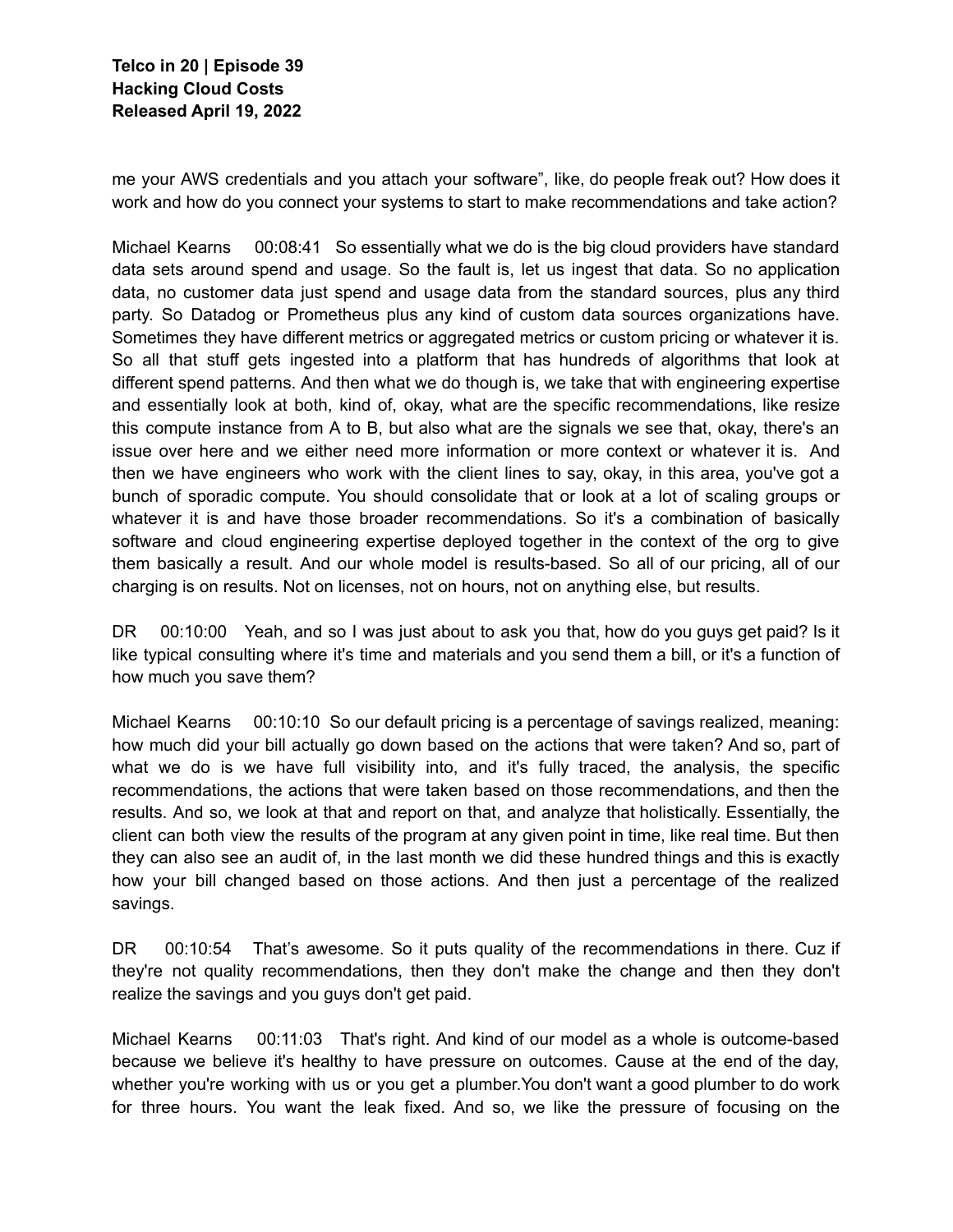outcome, but it also aligns the client on it as well because it's crystal clear why we're here. We're not here to bill. We're here to drive an outcome. Yeah. And it, crystal clear to all of us what that outcome is.

DR 00:11:03 Exactly. Results-based.

Michael Kearns 00:11:33 And so we like it and we think it's better for everyone, including us. To focus on results and then only charge for results.

DR 00:11:38 And so what's the biggest mistake? I mean, you guys look at a bunch of different accounts and you see what people are doing. What do you think are the common mistakes that you see people do with their cloud environments?

Michael Kearns 00:11:49 I think the biggest mistake is not optimizing the migration for the public cloud. Because I think sometimes people view, like, "oh, I just wanna retire this data center." Or, "if I get enough in the cloud and I get a big enough discount, it's gonna be cheaper." I think when people look at it that way, and you know this because you've been through it, you're almost always disappointed. If you move something that was architected for a data center into a cloud, you're not gonna see value. You might be able to retire a data center and reduce fixed capital investments. You'll have a more liquid spend or more flexible spend, but you're not gonna see reduction or value. You see value when you actually optimize things for the public cloud. And it doesn't mean you have to rewrite everything or totally re-platform everything, but you can strategically, and this is when we work with clients, try to get them to do is look at it and say, okay, are there any things that I can do that are low risk and relatively easy now so that when it gets to the public cloud, it's dramatically more efficient? Like one is: move to native databases or swap out certain things for native services, because then you start to get the true power of the cloud and then commit to, then measuring the efficiency of it once you've migrated it and continuing to optimize it. Cause I think one thing we see is you lift and shift with the expectation that you're gonna optimize it over time, but then you never do either…

DR 00:13:07 Because you never get to it.

Michael Kearns 00:13:09 Yeah, and sometimes you can at least do some big things up front that won't make the migration take longer, won't make it cost more, but you'll be in a way better position on the other side, either to just keep it as it is or continuously optimize it. What we advocate is sometimes there is a great case for re-platforming, but it's like, pick a few big blocks, do those things ahead of migration. And then like with data, continually tune it after you move it with data. And that's how we approach it.

DR 00:13:38 I mean, it's tons of engineering that needs to be done. I mean a ton, but yeah. I mean you can either lift and shift it and then optimize it. Like you said in place or premove, get it ready and then move it. There's kind of two different strategies and I've used actually both, but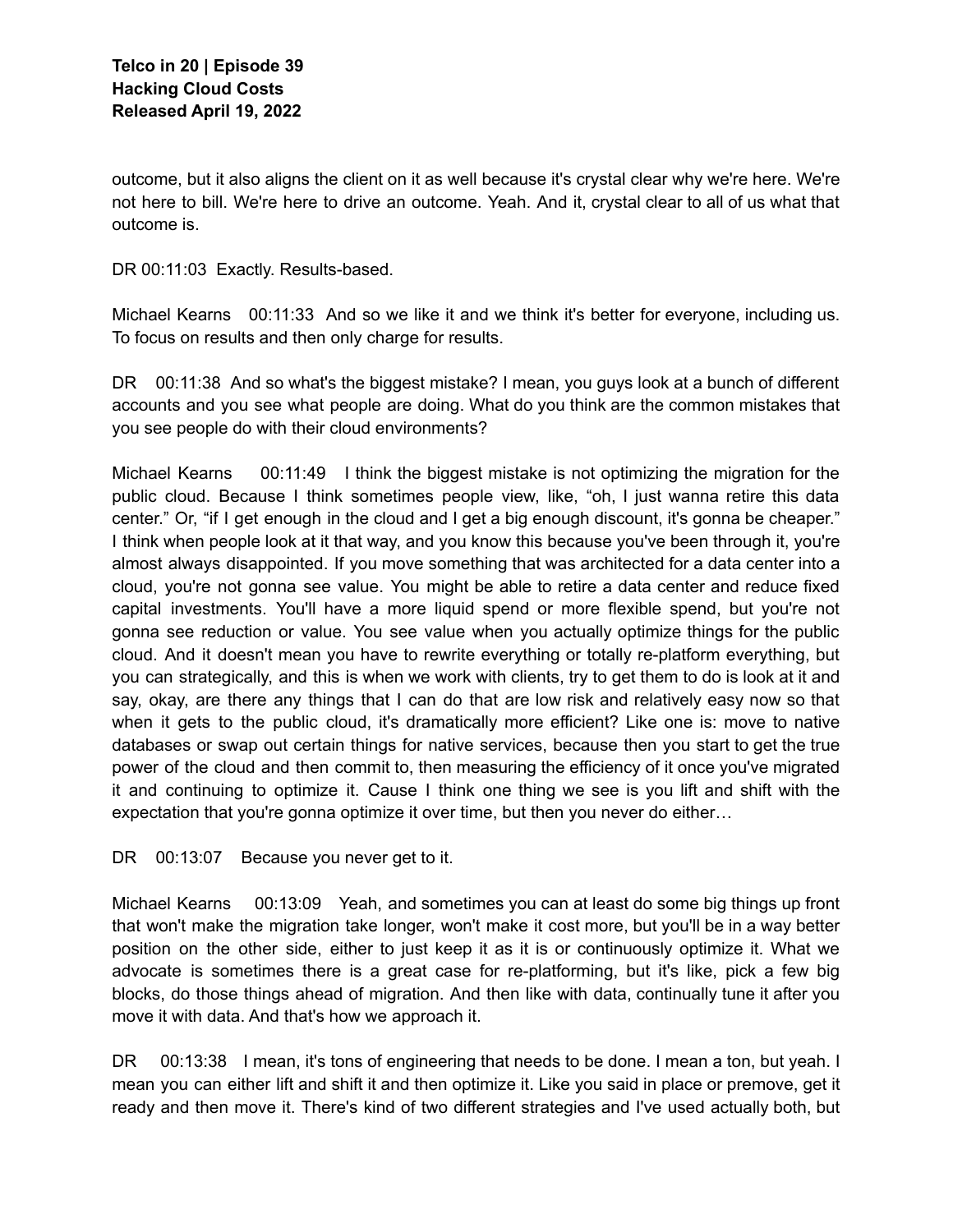I'm actually a fan of lifting and shifting and then changing there because it forces the organization to use the public cloud and learn about the public cloud. Sometimes when you do a pre-migration, it's a reason to slow down the migration. And I'm a little bit more grip off the Bandaid and start using it. But sometimes you can't really do that cuz how complicated the workload is. If it's highly integrated to other things, it's really hard to extricate a little part of it. So kind of different strategies.

Michael Kearns 00:14:18 We believe in the Wrangler pattern, which is essentially just piece by piece, like, Big Bang, like, change a bunch of stuff, especially in a large complex environment; never ever works. And so we're like, carve out strategic things ahead of time. We like to, and then continue that pattern once you're there. But continue it. I talk to companies all the time where they had this massive push to move a bunch of stuff to the cloud so they could turn off a data center, which is great. But now the costs are three X what they expected them to be.

DR 00:14:47 Yeah. You can do that. But then I call that the double bubble where you're like, you are overspending, but now you have to work really hard to bring it down. Yeah. But it creates a lot of pressure. What's the biggest objection you get from people to using your service?

Michael Kearns 00:15:00 We're good. We don't have a problem. Which obviously my thing is, then great! Then if you let us run our diagnostic, we'll have quantifiable proof that you nailed it. The reality is though there's so much complexity, especially in larger cloud footprints, most of the tooling out there doesn't help you really get it dialed in, but you also need a really strong program with everyone working as a team with really good visibility, really good accountability, leadership support, and the diagnostic capabilities, and the remediation capabilities. You need all of those things to be firing, to really drive efficiency. And I think since we're so early in this game of, now clouds at scale, how do you optimize it? Most organizations are still in the early days. So typically there's still plenty of work to do. And it's not because they're doing anything wrong. It's just, everything's changing so fast.

DR 00:15:55 Yeah. And like I said, there's 2,000 changes by AWS alone. If you're using multiple clouds, they're making all those changes, too. It's impossible to keep up with it.

But, how much savings do you think is out there in aggregate? When you look across all three big public clouds and the spend that's out there, Virtasant was in all of those accounts and helping them with all the things you can do. How much savings do you think is out there to go get?

Michael Kearns 00:16:20 We see consistently a range of 30 to 50 percent. And there's a lot of other research that suggests kind of the same range. And so, if you split the difference and you say 40% of roughly … because there's lots of stuff that some of the cloud providers load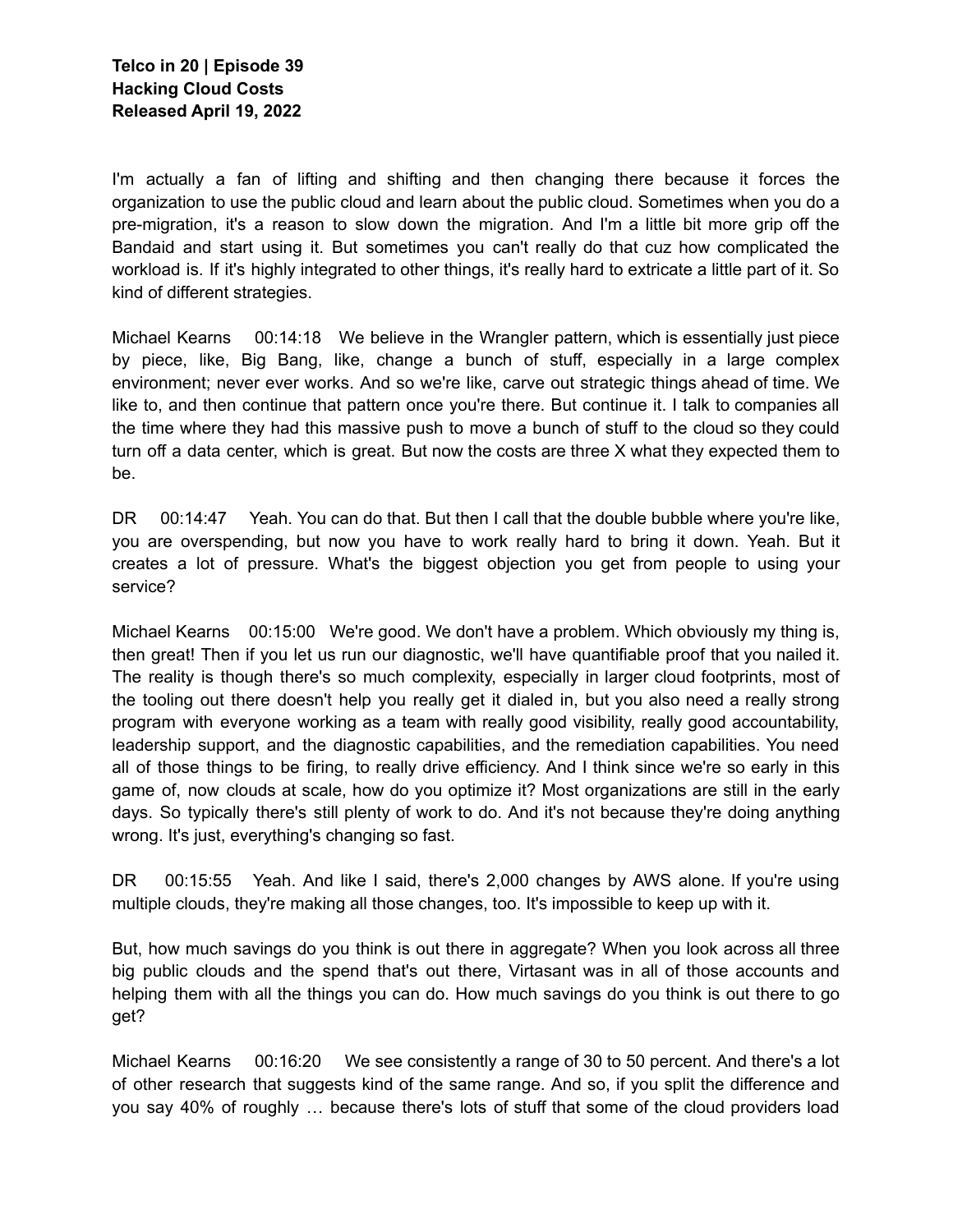into their cloud revenue … but if cloud revenue is right now running at about \$200 billion for the big three, 40% of that is \$80 billion. And so we think there's a lot out there. And again, as people move more stuff to the cloud, that's only get bigger as the cloud providers continue to innovate, this isn't anything the cloud providers are doing wrong. It's just, they're doing so well at innovating and evolving the platforms that everyone's just running as hard as they can to keep up. There's inevitably gonna be inefficiency in that, and that's okay.

DR 00:17:10 Well I heard a rumor that AWS loves Amdocs because Amdocs is lifting and shifting their workloads into the public cloud. They're not optimized. They're not public cloud native like we were just talking about. And so they use tons of infrastructure and they're like, "Holy shit! Amdocs? Fuck yeah! Move all your shit over here." Right? These are big accounts and they're spending tons of money and I'm always advocating, that's not the way to do it, that's not cloud optimized. And so I think it's great that you have this point of view that maybe there's as much as 40% of those revenues that those guys are getting could be optimized away. And so I guess if I were to leave my listeners with anything, which is, you guys gotta call it Virtasant, you gotta figure out how to get those guys in so they can look at what you're doing. And it is a hard problem. It is not the same. It is a whole new ball of wax here in terms of how do you keep up with all the changes? How do you analyze your workloads? How do you make the changes in a way that don't disrupt your business, but optimize the spend. It's a hard problem and I think Michael, you're onto something super awesome.

Michael Kearns 00:18:16 We think so. And I think everyone in the public cloud space, including the platforms themselves, want every organization to see the maximum value and operate efficiently. And so you know who we're helping people do. And that just means as the value proposition of the public cloud gets better, more people will be on it.

DR 00:18:35 I think that's awesome. So Michael, thank you so much for coming on the podcast. I think that was a great conversation.

Michael Kearns 00:18:41 Yeah. Thank you. Enjoyed it!

DR 00:18:42 Yeah! Thanks! Stick around, because we're ending each podcast with a telco in 20 takeaway! I have 20 seconds to tell you something you need to know.

DR 00:18:54 Earlier we talked about how migrating applications to the public cloud forces new thinking around costs. This is part of the culture change that needs to happen if you're gonna take advantage of all that the public cloud has to offer. Your team is gonna have to build its cost-optimization chops. Finance needs to get used to fluctuating bills. Technologists have to start thinking about the bottom line. The two groups need to work together to project spend and manage budgets and understand how what they do affects the cloud environment, both technically and financially. And when it comes to managing those cloud bills, TelcoDR can help you figure it out. We, of course, love to work with Michael and the Virtasant team, but we also